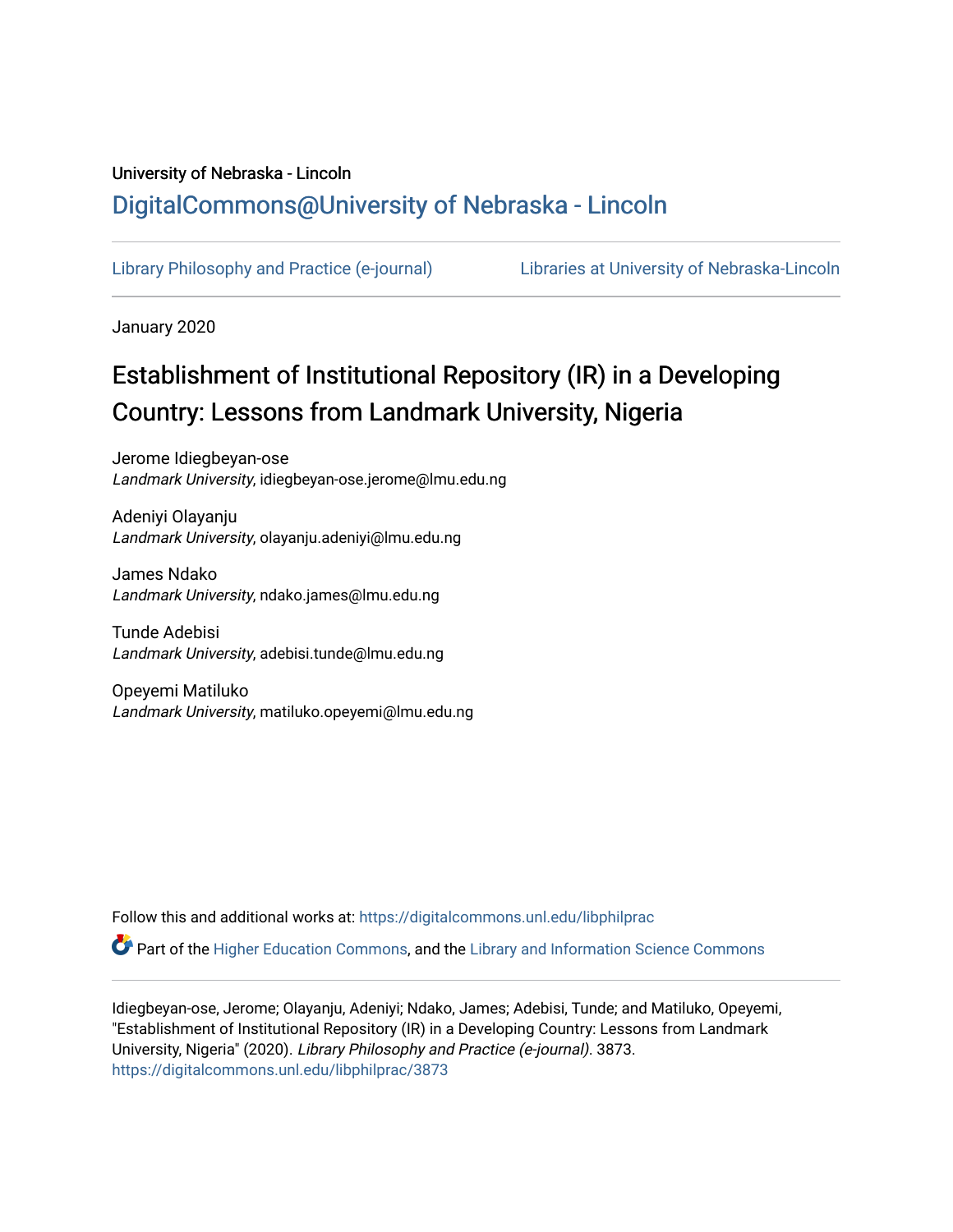## **Establishment of Institutional Repository (IR) in a Developing Country: Lessons from Landmark University, Nigeria**

### **By**

# **Idiegbeyan-ose Jerome, Olayanju Adeniyi, Ndako James, Adebisi Tunde and Matiluko Opeyemi Landmark University, Nigeria**

#### **Abstract**

This paper discussed the establishment of institutional repository in a private university, Nigeria. It started with the introduction and stated that repository is a key element in institutional research agenda. It went further to discuss Eprints software used by Landmark University for her repository. The paper further discussed the current state of Landmark University (LMU) repository, how it is being managed, the practical processes and procedures involved in depositing documents into the repository. The paper went further to discussed the factors that contributed to the success of LMU repository such as institutional support, dedicated repository staff, faculty and staff support, quality infrastructures and equipment among others. It also highlighted some of the challenges to include indexing irregularity, mobility of authors, and workload of repository administrator among others. Based on these discussion, it was concluded and recommended that the university library should carry our enlightenment campaign, University management should introduce a policy document that states conditionality for self-archiving. All these will enable landmark university IR to meet up with best practices, thereby taking the university to the leagues of world best universities ranking and rating.

**Keywords:** Institutional Repository (IR), Eprints Software, University Library, Landmark University, Nigeria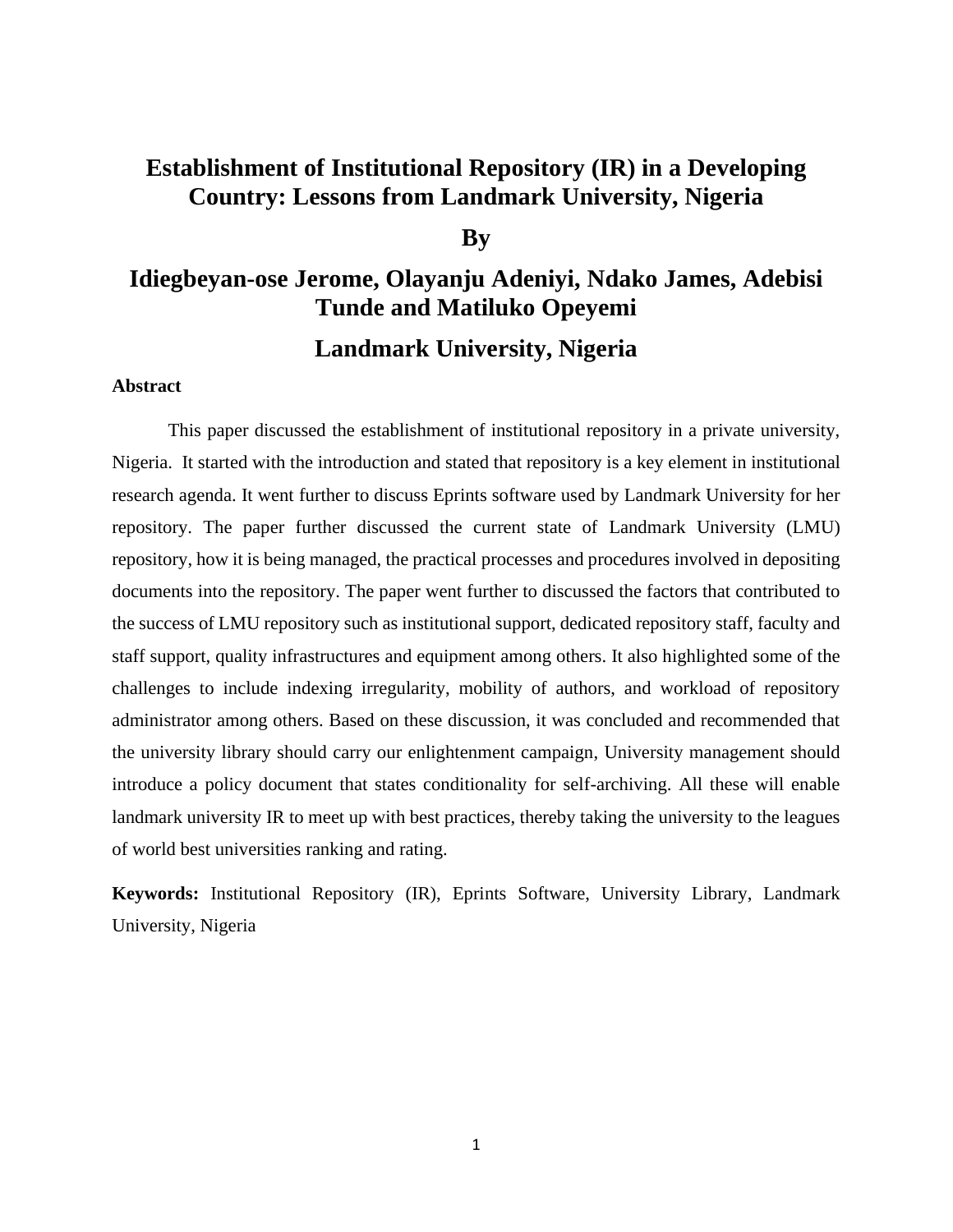#### **Introduction**

Tertiary institutions all over the world are pivotal to the advancement of knowledge which is essential to the development of fundamental economic and social sectors in their host countries. Educational sector in Africa has been enjoying autonomy of some sorts which allows the private players to admit students who intend to pursue higher studies. Landmark University (LMU) is a private tertiary institution established to explore "the hidden treasures in the mother-earth" with emphasis on agriculture. In line with its vision, it becomes crucial to drive quality research that will be visible and assessable to the global space. Management of the institution therefore, has identified key priorities for research and has set them out in the framework for the actualization of World Class Status. Members of faculty and postgraduate students have been identified as the major players in intensifying innovation through research and the management has committed resources to this scholarly activities.

One of the profound research strategy adopted by the University is the drawing of attention to its intellectual and scholarly output through open access (OA). It allows unrestricted access to peer reviewed academic articles and literature, giving researchers across the globe unhindered access the publication. According to Eysenbach (2006) research findings are more likely to be found and distributed through open source. One of the major channels to achieve this is to deposit scholarly materials in an institutional repository (IR), this is a digital platform used to archive, published documents. (Mullen & Ross, 2016, Idiegbeyan-Ose, Ifijeh , Iwu-James & Ilogho 2016). Similarly, in a research conducted by Swan (2010) the findings revealed that institutions with open access repositories enjoy higher usage and ranking of research materials, thereby improving the profile of both the institution and faculty members. The application of Information and communication technology in educational sector has led to the establishment of Institutional Repository. (Idiegbeyan-ose , Idahosa & Adewole-Odeshi, 2014, Idiegbeyan-ose, Nkiko, Idahosa, &Nwokocha,, 2016,). This is also in support of the fact that  $21<sup>st</sup>$  century learners sort for E-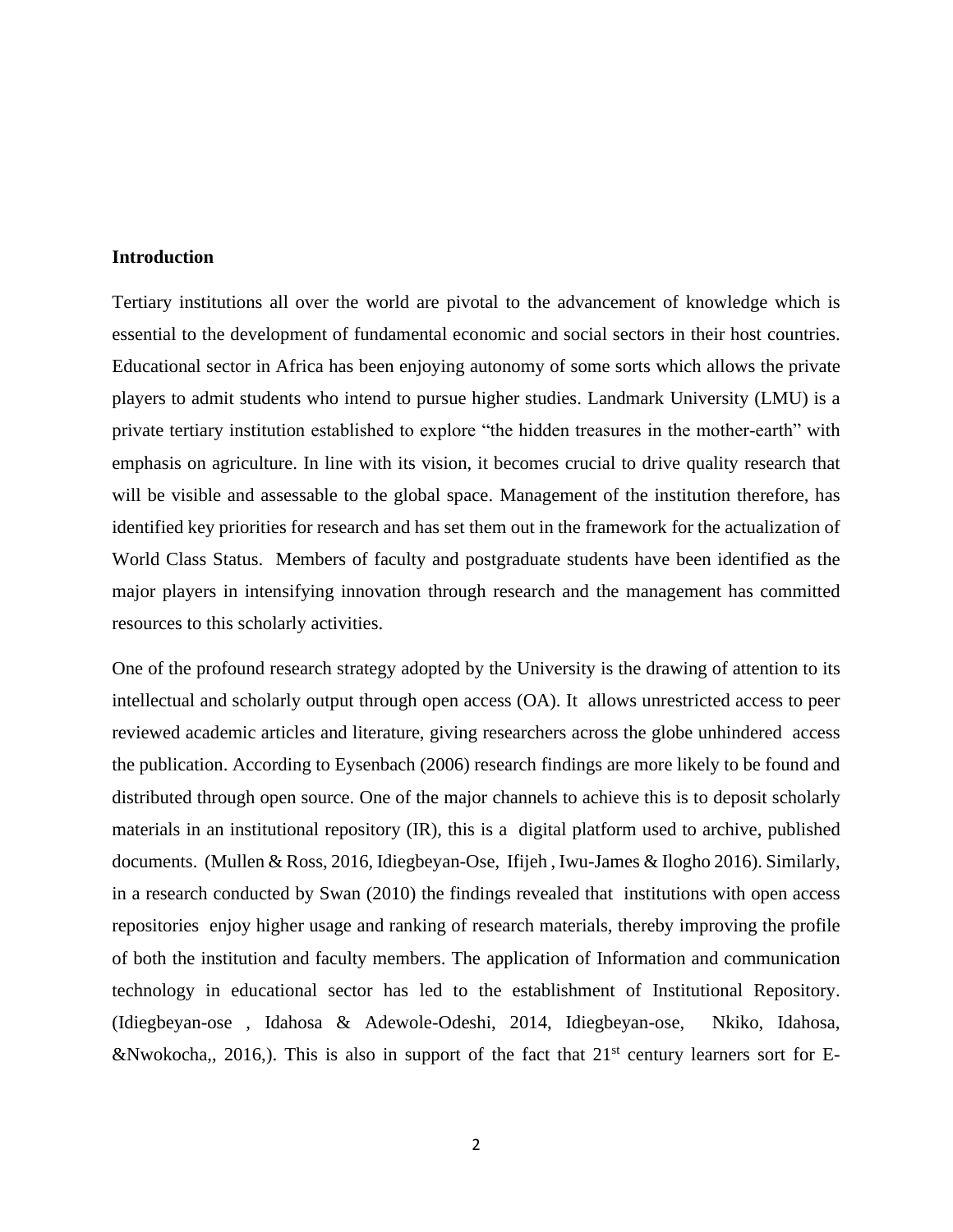resources in for their research activities. (Idiegbeyan-ose, Ifijeh, Aregbesola, Owolabi & Eyiolorunshe, 2019)

#### **Literature Review**

Web-based technologies such as institutional Repository (IR) has a variety of software packages. One of such is the Eprints, which has existed for close to two decades. Landmark University and other similar institutions such as, the British Library, Australia National University, CalTech, Birmingham University and Harvard College among others used the Eprint for their repository. (Beazley, 2011). Simalrly, Covenant University, Nigeria also use the software for the university repository. (Idiegbeyan-Ose, Ifijeh , Iwu-James & Ilogho 2016). The software is developed by the University of Southampton in England which is a freely distributable archive system available on the Eprint website. It has an enhanced user experience interface that makes navigation simple and easy.

Landmark University Repository is currently running on 3.3.15 version of the Eprints software. The current drive for quality and assessable research has been aided by its repository and the userfriendly Eprints software used for hosting an ever-increasing collection of the institution's intellectual outputs. A collaboration exist between the university's library and the University's information and technology unit. While the repository is being managed by Library, the ICT unit provides technical support for the repository administrators.

A unique self-archiving feature exist on the software which enables authors to deposit their preprints and post-prints publications into the IR. However, control of what is "live-archived" (made available online) lies with an administrator, because as a matter of policy all deposited items must be approved by an editor. This is done in other to maintain metadata homogeneity and to ensure that deposited items maintain the scope of the archive (Beazley, 2011). The University digital repository is available at (https://eprints.lmu.edu.ng).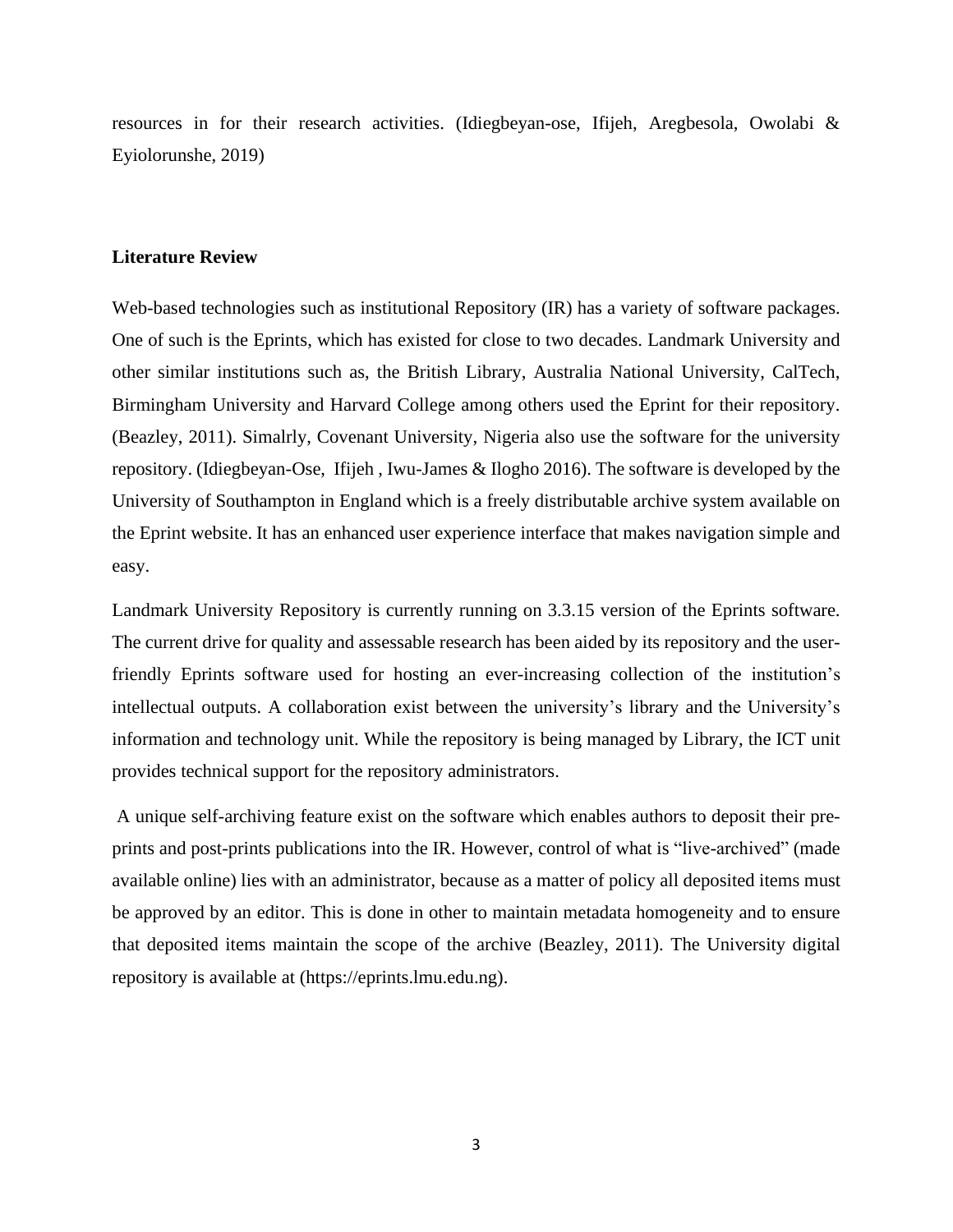

Below is the interface of the Landmark University repository software.

Figure 1: Landmark University Repository Software Webpage.

The IR disseminate the intellectual outputs authored by members of faculty and graduate students of the University. Through the repository an author within the University community can selfarchive their pre-prints, post prints and other scholarly publications. This increase the visibility and citations of the researcher.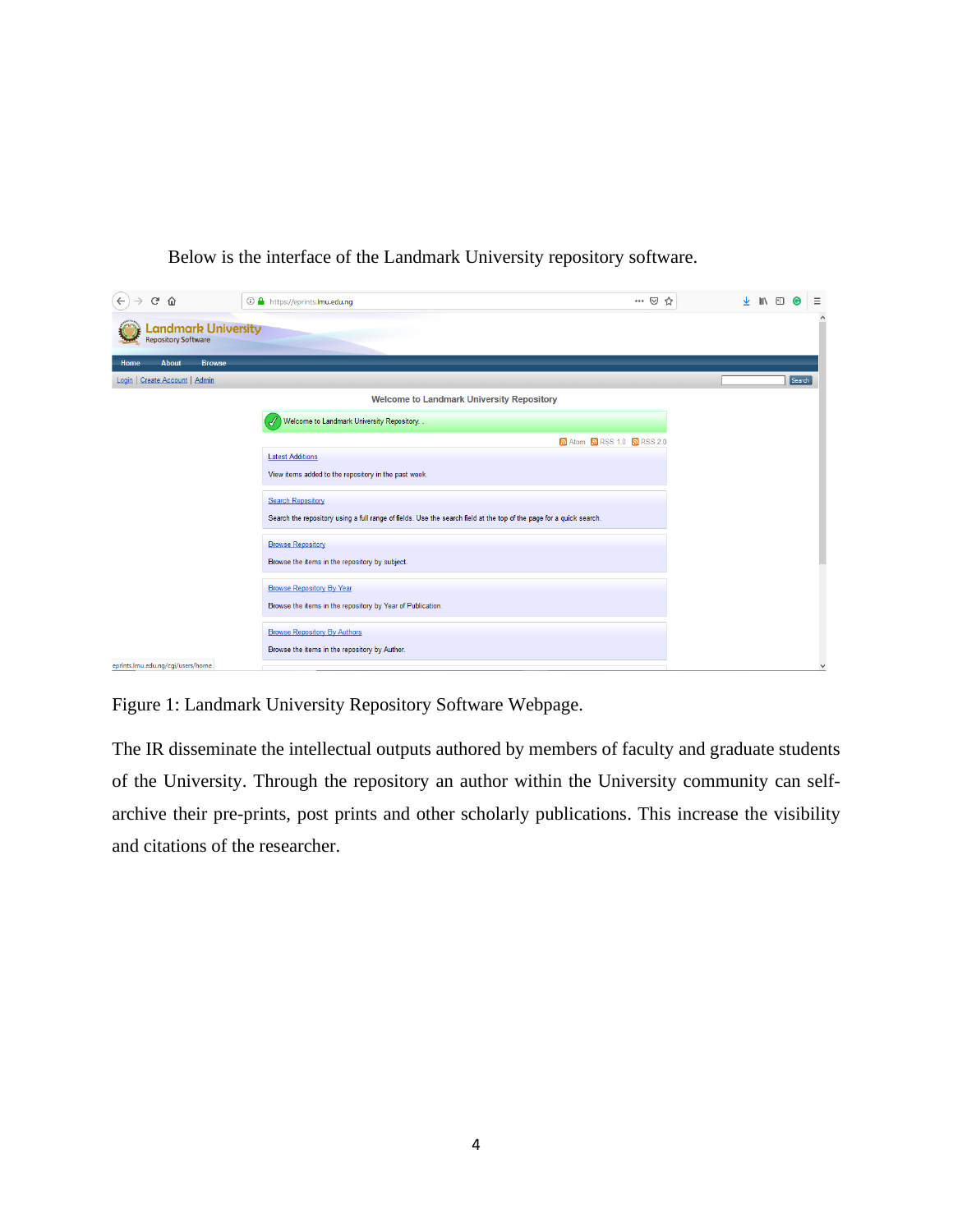| ⋒<br>G                   |                            | … ⊙ ☆<br><sup>1</sup> eprints.lmu.edu.ng                                                                            | 业 | $\mathbb{I}$ |        | Ξ                   |
|--------------------------|----------------------------|---------------------------------------------------------------------------------------------------------------------|---|--------------|--------|---------------------|
| Repository Software      | <b>Landmark University</b> |                                                                                                                     |   |              |        | $\hat{\phantom{a}}$ |
| About<br>Home            | <b>Browse</b>              |                                                                                                                     |   |              |        |                     |
| Logged in as Mr DI SITAL | <b>Browse by Year</b>      | Home   Manage deposits   Manage records   Shelves   Saved searches   Review   Admin   Logout                        |   |              | Search |                     |
|                          | <b>Browse by Subject</b>   | <b>Welcome to Landmark University Repository</b>                                                                    |   |              |        |                     |
|                          | <b>Browse by Division</b>  | We come to Landmark University Repository.                                                                          |   |              |        |                     |
|                          | <b>Browse by Author</b>    | a Atom a RSS 1.0 a RSS 2.0                                                                                          |   |              |        |                     |
|                          |                            | atest Additions                                                                                                     |   |              |        |                     |
|                          |                            | View items added to the repository in the past week.                                                                |   |              |        |                     |
|                          |                            | <b>Search Repository</b>                                                                                            |   |              |        |                     |
|                          |                            | Search the repository using a full range of fields. Use the search field at the top of the page for a quick search. |   |              |        |                     |
|                          |                            | <b>Browse Repository</b>                                                                                            |   |              |        |                     |
|                          |                            | Browse the items in the repository by subject.                                                                      |   |              |        |                     |
|                          |                            | <b>Browse Repository By Year</b>                                                                                    |   |              |        |                     |
|                          |                            | Browse the items in the repository by Year of Publication.                                                          |   |              |        |                     |
|                          |                            | <b>Browse Repository By Authors</b>                                                                                 |   |              |        |                     |
|                          |                            | Browse the items in the repository by Author.                                                                       |   |              |        |                     |
| eprints.lmu.edu.ng/view/ |                            |                                                                                                                     |   |              |        | $\checkmark$        |

Figure 2: Landmark University Repository Article Retrieval Menu.

The repository has been promoted and can also be accessed through the University's website (https://lmu.edu.ng).



Figure 3: Landmark University website.

### **Archiving Procedure**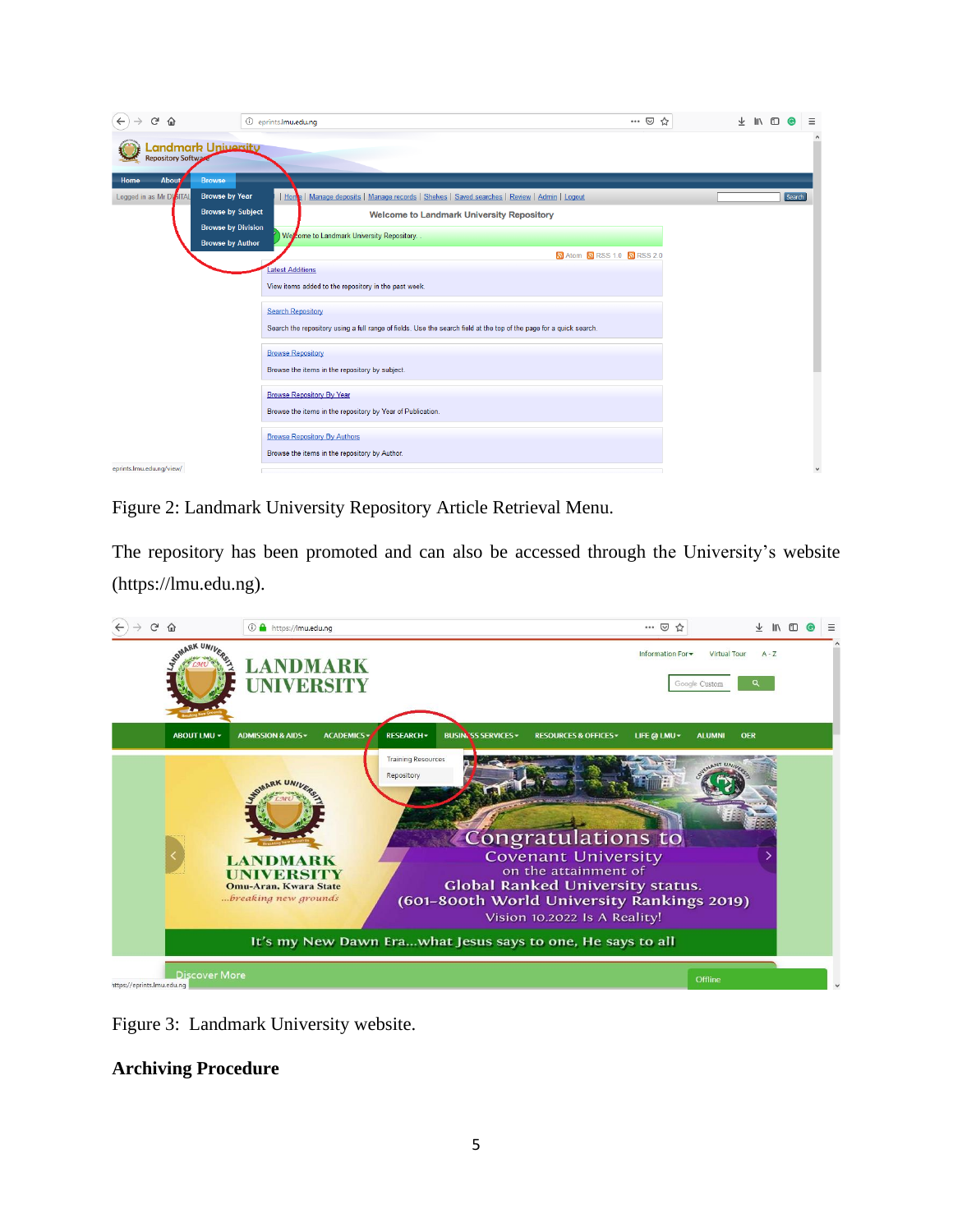Authors have a unique login detail consisting of a username and password, which gives them an access to self-archive. The repository administrator can also make deposits on behalf of authors who so wish. Authors can submit their publications to a dedicated email address, and then these will be uploaded on the repository by the concerned Library staff. In case of publications in hard copies, the documents will be scanned (digitized) and uploaded into the repository.

Below Figure illustrates the six easy steps for depositing in the repository.

To deposit a New Item, click on the "Manage Deposit" option and select the following. Type of Document **Upload Document** Metadata Details **Subject Category** Deposit Document New Item

Figure 4: Six steps to deposit on the LMU repository.

The document deposited by the author will remain "under review" until an administrator verify and approve the document for a "live archive" status. IR administrators have a login detail that gives them the full rights to deposit, view, edit, publish and retire publications on the repository.



Figure 5: A deposited item awaiting an administrator/editor's approval.

#### **LMU Repository Collection**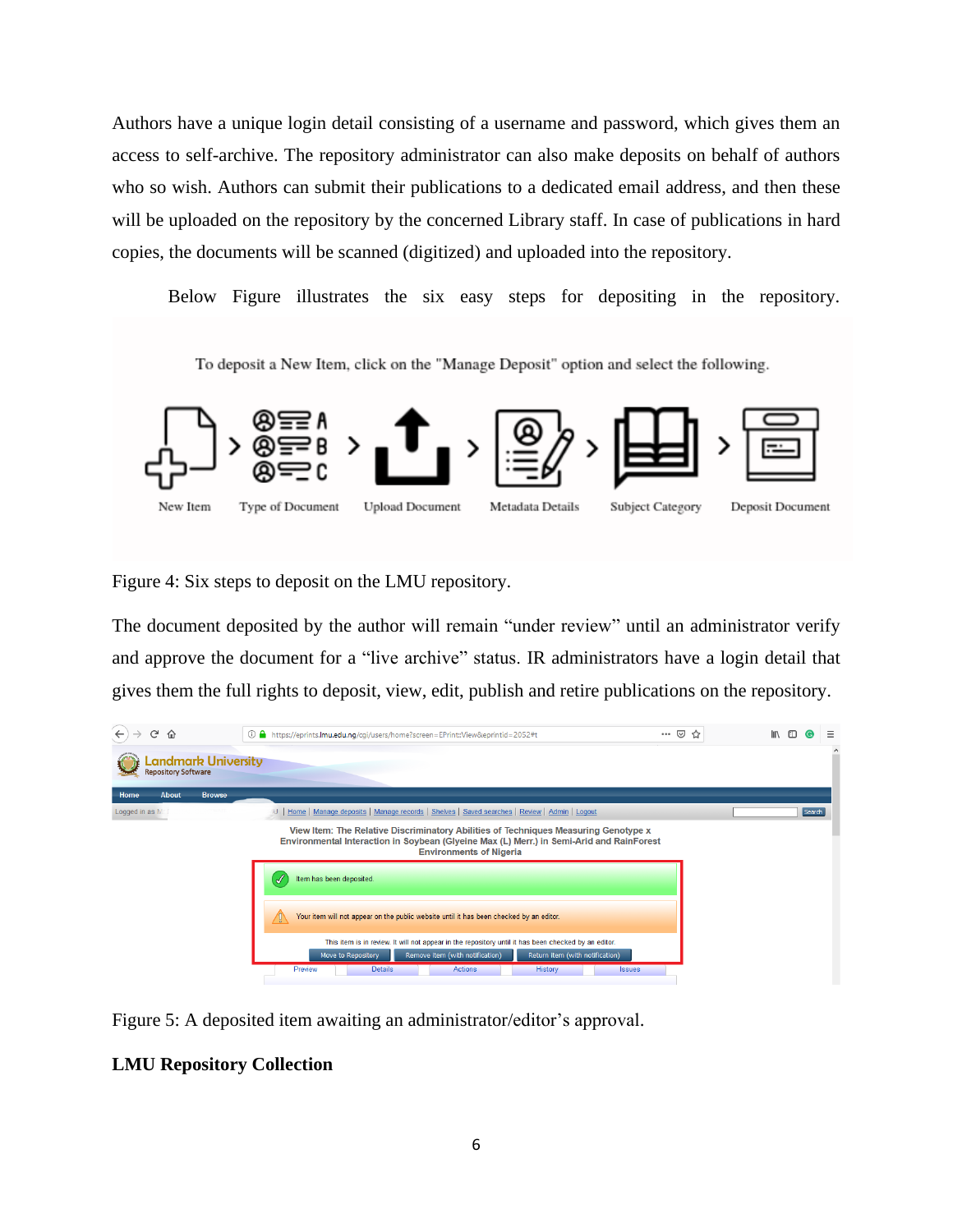**The University** has four (4) colleges – College of Agricultural Sciences , College of Engineering, College of Business and Social Sciences, College of Pure and Applied Sciences and the School of Postgraduate Studies. . The repository currently holds 1,364 scholarly outputs including; Articles, Books, Book Chapters, Conference Papers, and Ph.D. Theses.

College-wise collection in the repository as on March 9, 2019 is represented in the figure bellow.



College-wise collection in LMU Repository

Figure 6: College-wise Collection in LMU repository.

#### **Factors Contributing to the Success of LMU Repository**

i. **Institutional Support:** LMU is keen on research and this is evident in management's support for all research oriented activities. Establishing an IR is one of the school's policy on research development. The university paid for publications indexed in SCOPUS and Thomson Router to be opened, (open access) and the documents are uploaded in the Institutional Repository. The management of the institution provides adequate financial and human resources to the Library and the ICT unit. when so needed. LMU's repository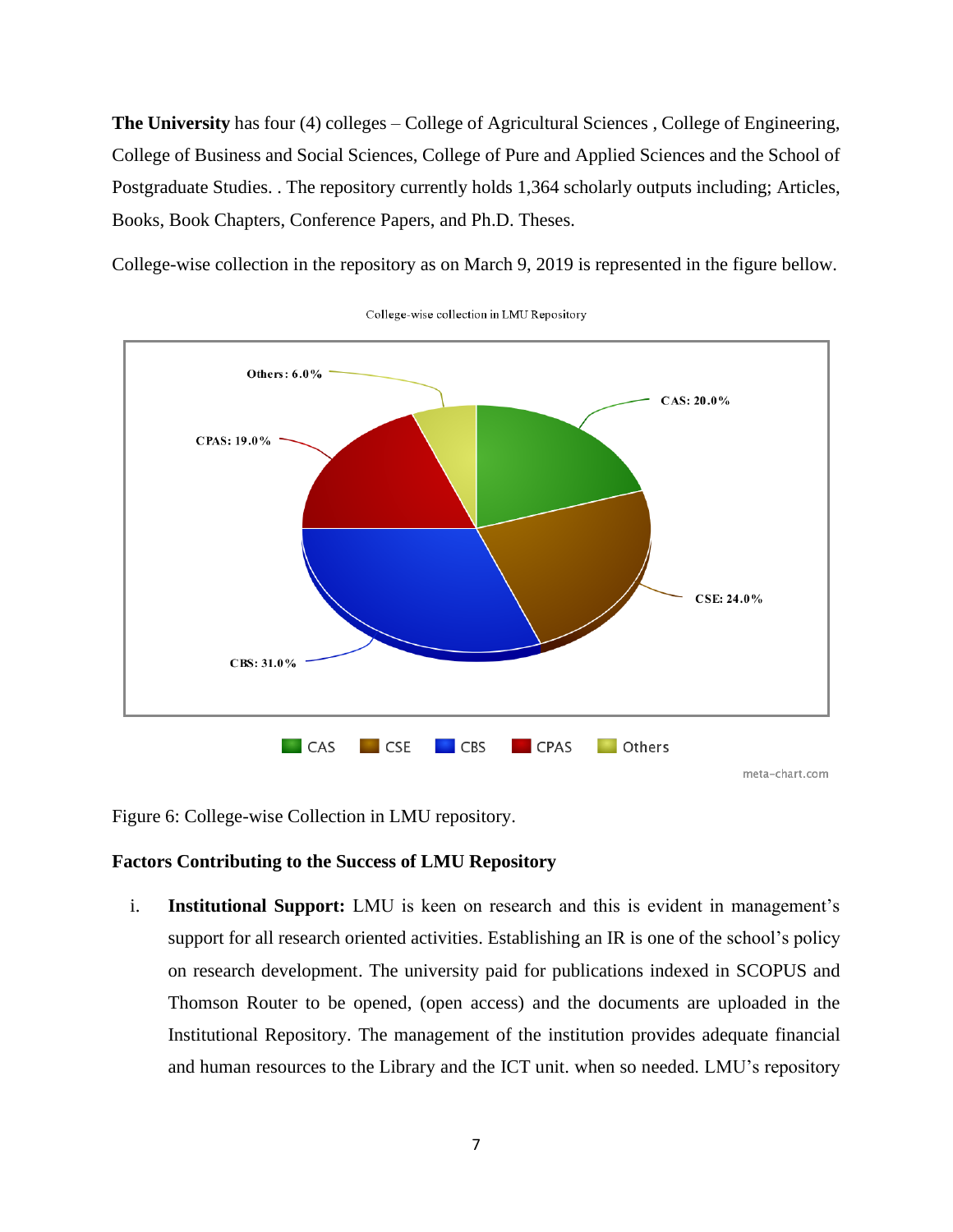currently ranks 1,780 among other IRs in the world, according to the January, 2019 edition of TRASPARENT RANKING: by Google Scholar.

- ii. **Dedicated and Trained Staff:** The University organizes a rigorous induction training program for new employees. The goal of the program is to imbibe them with the core values of the university. They are; "Spirituality, Capacity Building, Possibility Mentality, Responsibility, Integrity, Diligence and Sacrifice." These core values are major driving force for all staff of the university.
- iii. **Faculty and Staff support:** Authors are quite responsive to the repository. ICT competency among faculty and staff enables them to self-archive. About 35% of deposited items in the repository were self-archived. Authors have suggested few tips on improving the repository.
- iv. **Quality Equipment and Infrastructure:** The University is well furnished with quality equipment and infrastructure that makes repository viable. There is free access to constant power supply, negating the common knowledge of inadequate and scare power supply in Nigeria. There is also access to free internet all the time accessible at any location on the campus including class room, lecture halls, halls of residents, library and staff quarters. Similarly, staff have either a laptop or a desktop computer.

#### **Challenges and Recommendations of IR in LMU**

- i. **Intermittent Usage of IR:** Some faculty, staff and graduate students of LMU are yet to internalize the IR technology. Deposition of items do not occur year-long. A steady use of the repository usually occur during faculty promotion exercise in LMU. During this period, a large collection of publications are usually queued up for a live achieved status. There is therefore a need for the Library professionals to adopt certain awareness program in making different stakeholders in the University to be aware of the benefits of IR. Librarians can use ways like handouts, brochures or pamphlets, seminars to market and promote the repository among their user community.
- ii. **Barriers Caused by High Mobility of Authors:** While the University can boast of a sufficient computer literacy among faculty, staff and graduate students, they do not always sit down with desktop or laptop computer. An ICT competency test must be passed at both admission and appointment entry, the university management can leverage on this ability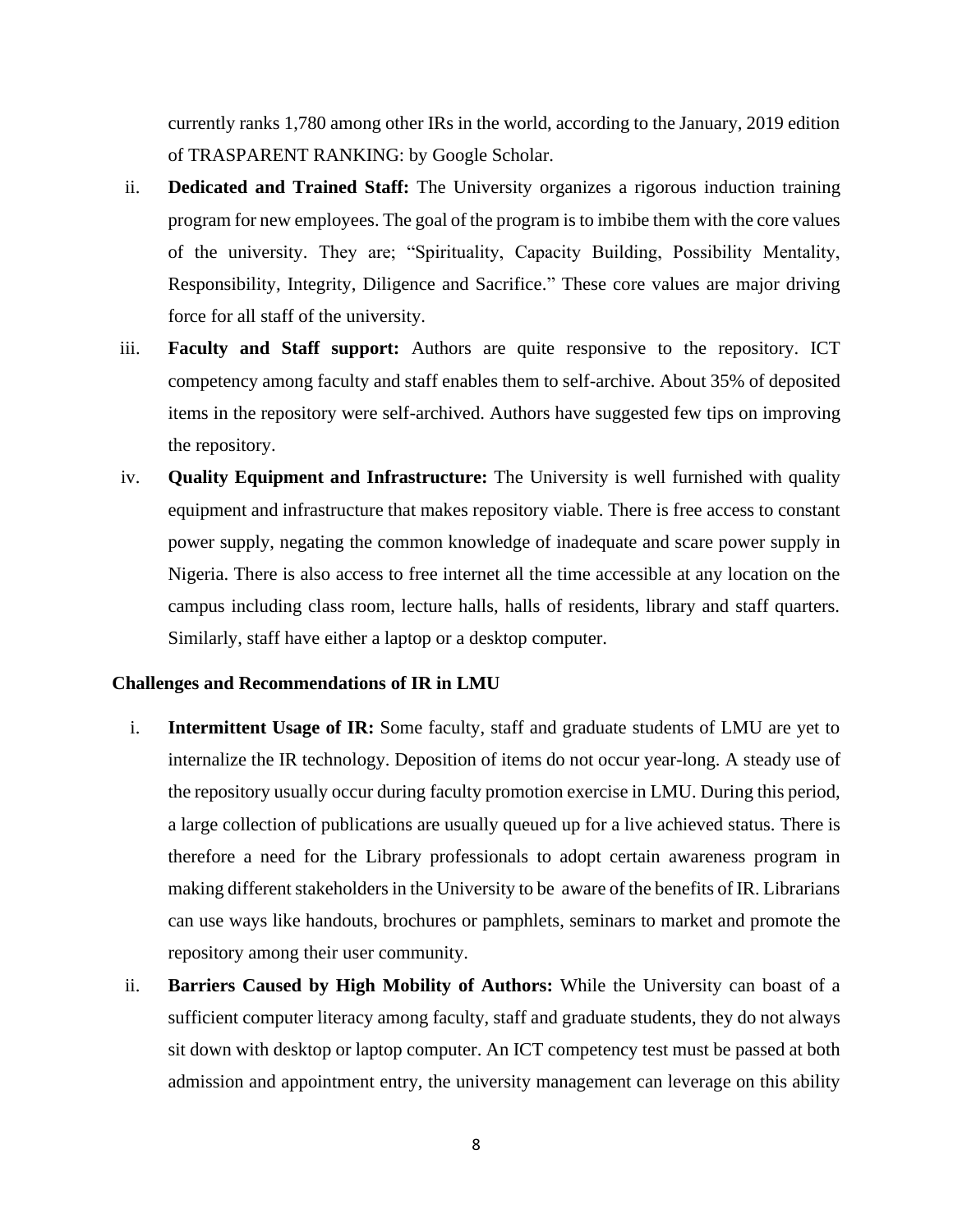of its community by developing a mobile app for its repository. This can reduce the barrier of accessing the repository due to high mobility. A mobile app directly linked to the EPrints software will definitely save the user's time. It can also give proud feelings to the author whose documents are live archived in the repository. However, it is not enough to create a mobile app, it must be user-friendly and easily assessable for download on all mobile application stores such as Google Play, Windows Store and Apple Store. After downloading the app, a click on the repository icon should direct the user straight to the home page where s/he can navigate through various options especially the one shown in Figure 4 above.

iii. **Work Load for Repository Administrators:** For the purpose of information mobility hard copy documents need to be digitized. This is usually done through a scan and capture software like the scanner. The repository office currently make use of the hp Scanjet 5590 to digitize hard copy publications. It is a painstaking activity especially when the documents cannot be detached into single papers. To avoid this painstaking experience, authors who has the ability to self-archive prefers to submit their voluminous hard copy documents to a repository administrator for scanning, uploading and archiving.



Figure 7: Digitizing a hard copy document.

Scanning each pages of such document is monotonous and time consuming. Although the institution has 3 repository administrators, 2 of those 3 performs supervisory roles to the last administrator. This administrator has to dedicate time to this activity at the detriment of other roles required of him. This usually have effect on the numbers of document that are live archived in the repository. The university management should employ more staff in the IR unit to cope with the demand of work in hat unit.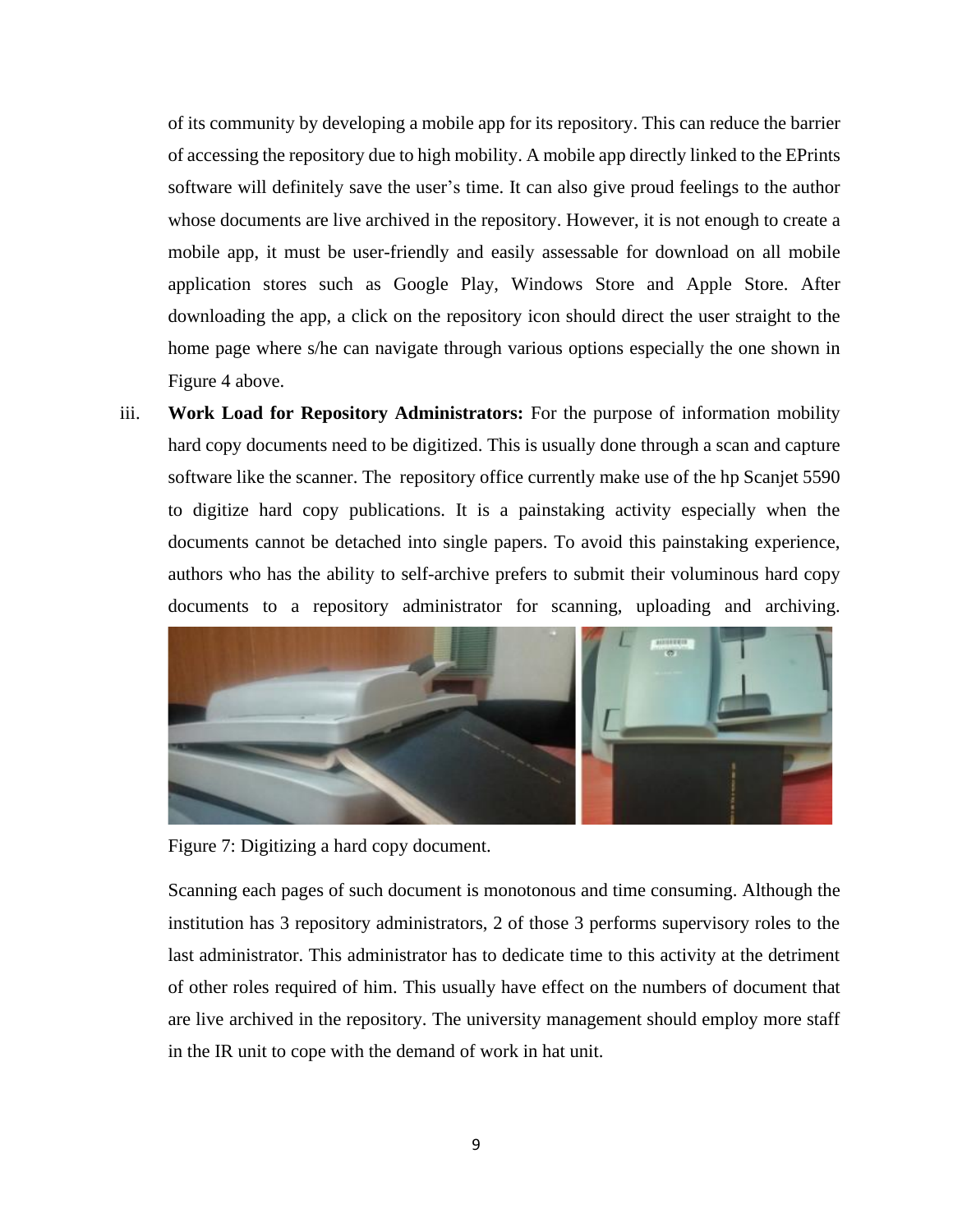**iv. Indexing Irregularities:** Although authors can self-archive their documents in the IR, only the administrator have the authority to make it visible and assessable online. There are cases where authors deposit their publications using different name formats. By implication, the author will have multiple profiles on the repository making the publication to be scattered across the multiple profiles that have being created.

#### **Conclusion and Recommendations**

An open source repository is a resourceful platform for academic and research institutions and Landmark University is exploiting this platform to aid its research goals of visibility and citations. Human beings can make such technology active and rewarding through proper usage. The Eprints software has unique features to successfully manage a digital repository therefore, users must take full advantage of the technology. The university library should enlighten landmark community on the importance of repository in academics and research. An information literacy program that seek to spread the knowledge and importance of the repository should be lunched. A policy document that states conditionality for self-archiving should be created. Furthermore, repository software should be customized and constantly updated to meet the needs of end-users. All these will enable landmark university repository to meet up with best practices, thereby taking the university to the leagues of world best universities ranking and rating.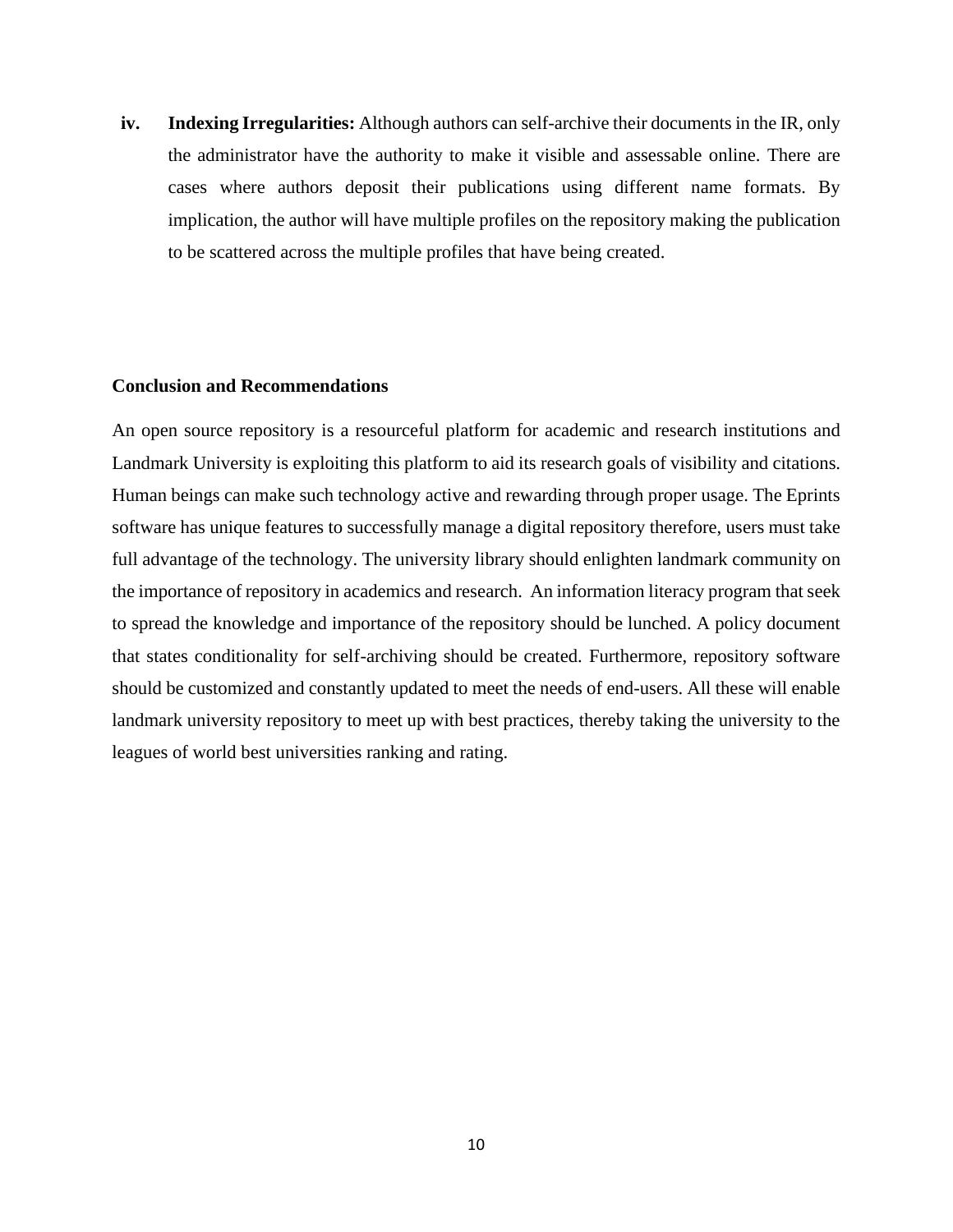#### **References**

- Beazley, M. (2011). Eprints Institutional Repository Software: A Review. Partnership: The Canadian Journal of Library and Information Practice and Research, 5(2). doi: 10.21083/partnership.v5i2.1234
- Eysenbach G (2006) Citation Advantage of Open Access Articles. PLoS Biol 4(5): e157. <https://doi.org/10.1371/journal.pbio.0040157>
- Idiegbeyan-ose, J, Ifijeh, G; Aregbesola, A; Owolabi,S; &Eyiolorunshe, T. (2019). E-Resources vs Prints: Usages and Preferences by Undergraduates in a Private University, Nigeria. DESIDOC Journal of Library & Information Technology, Vol. 39, (2), pp. 125-130, DOI :10.14429/djlit.39.2.13885 available at

<https://publications.drdo.gov.in/ojs/index.php/djlit/article/view/13885/7052>

- Idiegbeyan-Ose J, Ifijeh G, Iwu-James J, Ilogho J. (2016). Management of institutional repositories (IR) in developing countries in [Egbert de Smet](https://www.igi-global.com/affiliate/egbert-desmet/258618/) [&Sangeeta Dhamdhere](https://www.igi-global.com/affiliate/sangeeta-dhamdhere/280020/) (Ed.) E-discovery tools and applications in modern libraries. Hershey, PA, IGI-Global. DOI: 10.4018/978-1- 5225-0474-0.ch016
- Idiegbeyan-ose, J, Idahosa,M & Adewole-Odeshi, E. (2014) Adoption and use of information and communication technologies (ICTs) in library and information centres: Implications on teaching and learning process in Adeoye, B. F and Tomei. L. (Ed). Effect of Information